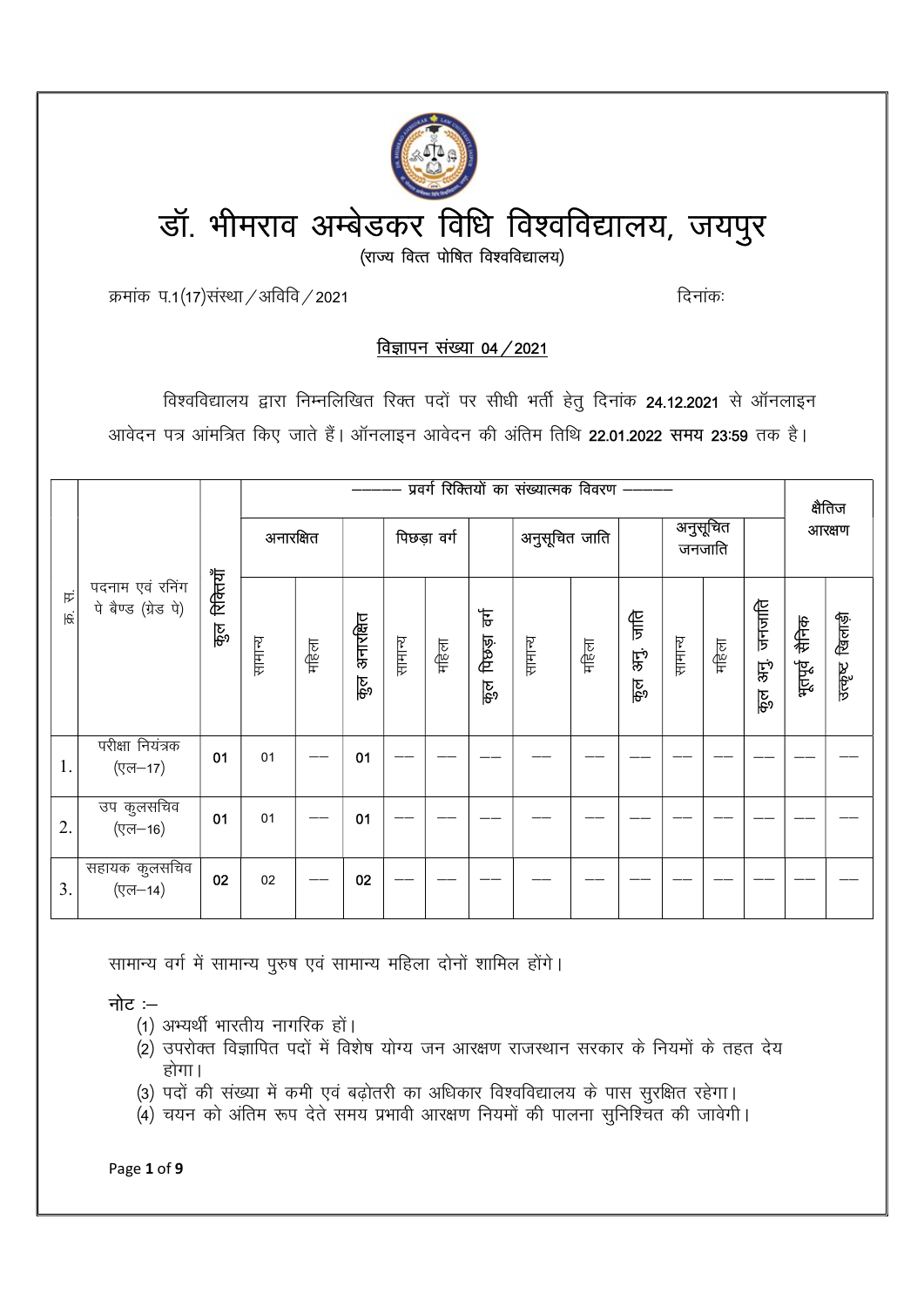# <u>पात्रता एवं भर्ती प्रक्रिया संबंधी विवरण निम्नानुसार है:–</u>

|                            | <b>CONTROLLER OF EXAMINATION</b>                                                                                                                                                                                                                                                                                                                                                                                                                    |  |  |  |  |  |  |  |
|----------------------------|-----------------------------------------------------------------------------------------------------------------------------------------------------------------------------------------------------------------------------------------------------------------------------------------------------------------------------------------------------------------------------------------------------------------------------------------------------|--|--|--|--|--|--|--|
| Pay Level-17 $(7th$ CPC)   |                                                                                                                                                                                                                                                                                                                                                                                                                                                     |  |  |  |  |  |  |  |
| 1.                         | <b>Essential Qualifications:</b>                                                                                                                                                                                                                                                                                                                                                                                                                    |  |  |  |  |  |  |  |
| (i)                        | Master's Degree in any subject or Post Graduate Diploma in Management with at<br>least 55% of marks or its equivalent grade in the UGC seven-point scale from a<br>recognized University/Institution. (5% relaxation in marks for SC / ST / Differently-<br>abled category.)                                                                                                                                                                        |  |  |  |  |  |  |  |
| (ii)                       | At least 10 yrs. administrative experience in supervisory or equivalent cadre in group<br>-B post in a Government Department / University / Educational or Research<br>Institution/Teaching and/or Research Experience on a substantive post along with<br>proven administrative capabilities out of which 5 years experience shall be in<br>examination related work.<br><b>Or</b>                                                                 |  |  |  |  |  |  |  |
|                            | 6 years experience on the post of Dy. Registrar in Central/State University.                                                                                                                                                                                                                                                                                                                                                                        |  |  |  |  |  |  |  |
|                            | <b>Or</b><br>10 Years experience on the post of Assistant Registrar in a Central/State University.                                                                                                                                                                                                                                                                                                                                                  |  |  |  |  |  |  |  |
| Desirable:                 |                                                                                                                                                                                                                                                                                                                                                                                                                                                     |  |  |  |  |  |  |  |
| (i)<br>(ii)<br>(iii)       | MBA or CA/ICWA or MCA or LL.B. or Ph.D./ B. Tech.<br>I.T. & Soft skills.<br>The incumbent should have experience and knowledge of examination work of a<br>University System.                                                                                                                                                                                                                                                                       |  |  |  |  |  |  |  |
| 2.                         | <b>Mode of Selection</b><br>The selection will be based on the performance of the candidate in interview.                                                                                                                                                                                                                                                                                                                                           |  |  |  |  |  |  |  |
| <u>Note:</u><br>(1)<br>(2) | The incumbent should possess good communication, logical reasoning, analytical<br>skills, soft skills and aptitude for drafting/noting in English & Hindi. Should be able to<br>coordinate/liaise with other divisions/departments and participate in discussions with<br>senior functionaries and academicians.<br>The incumbent is expected to handle independently one or more functions related to<br>educational administration/ Examinations. |  |  |  |  |  |  |  |

Page 2 of 9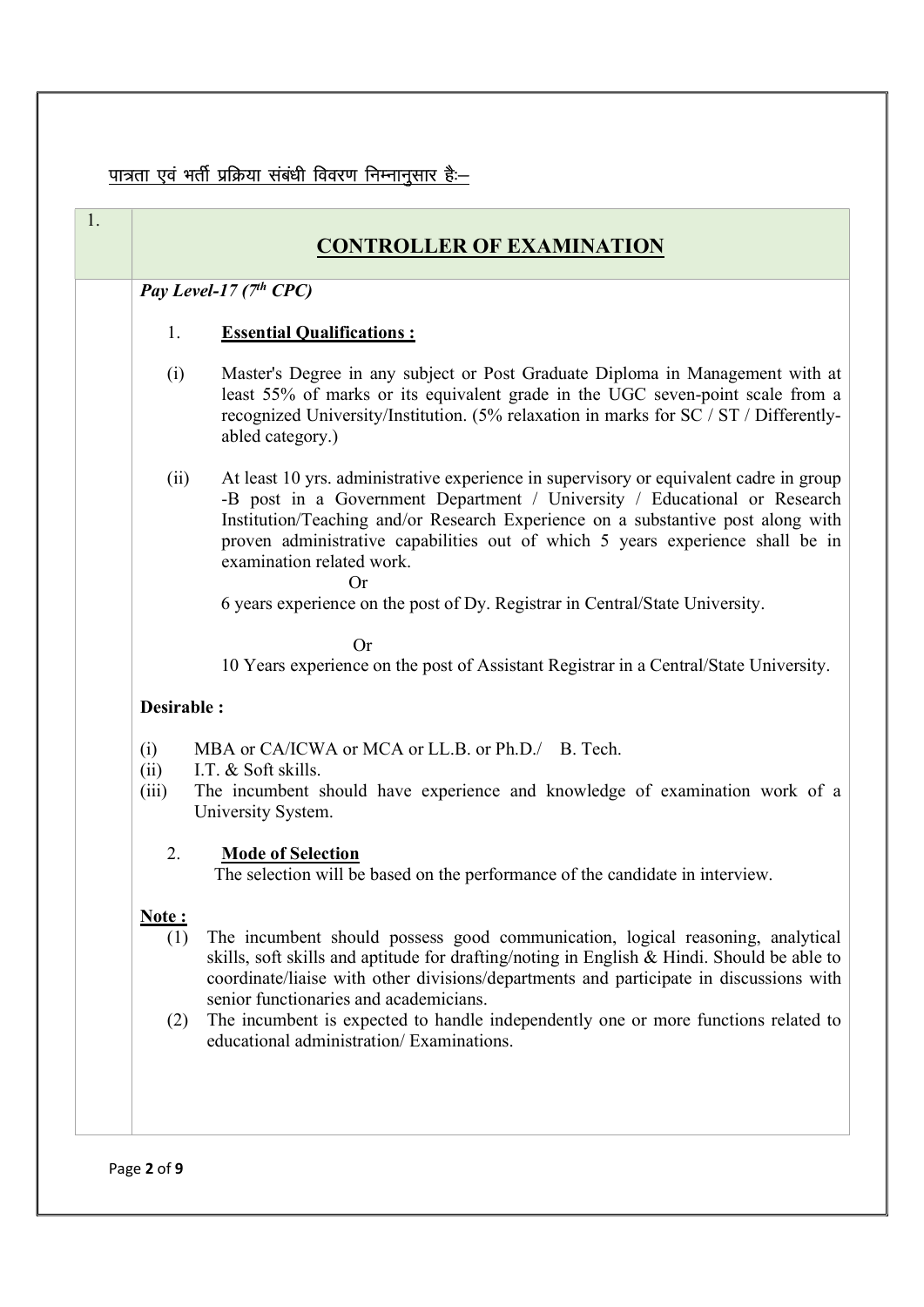| 2. |             | <b>DEPUTY REGISTRAR</b>                                                                                                                                                                                                                                                                                                          |  |  |  |  |
|----|-------------|----------------------------------------------------------------------------------------------------------------------------------------------------------------------------------------------------------------------------------------------------------------------------------------------------------------------------------|--|--|--|--|
|    |             | Pay Level-16 $(7th$ CPC)                                                                                                                                                                                                                                                                                                         |  |  |  |  |
|    | 1.          | <b>Essential Qualifications</b>                                                                                                                                                                                                                                                                                                  |  |  |  |  |
|    | (i)         | Master's Degree in any subject or Post Graduate Diploma in Management with at<br>least 55% of marks or its equivalent grade in the UGC seven-point scale from a<br>recognized University/Institution. (5% relaxation in marks for SC / ST / Differently-<br>abled category.)                                                     |  |  |  |  |
|    | (ii)        | At least 6 Yrs. administrative experience in supervisory or equivalent cadre in Group<br>B post in a government department/ University/ Educational or Research<br>Institution/Teaching and/or Research Experience on a substantive post along with<br>proven administrative capabilities.<br>Оr                                 |  |  |  |  |
|    |             | Five years experience on the post of Assistant Registrar in Central/ State University.                                                                                                                                                                                                                                           |  |  |  |  |
|    | Desirable : |                                                                                                                                                                                                                                                                                                                                  |  |  |  |  |
|    | (i)         | MBA or CA/ICWA or MCA or LL.B. or Ph.D. or B.Tech.                                                                                                                                                                                                                                                                               |  |  |  |  |
|    | (ii)        | I.T. & Soft skills.                                                                                                                                                                                                                                                                                                              |  |  |  |  |
|    | 2.          | <b>Mode of Selection</b>                                                                                                                                                                                                                                                                                                         |  |  |  |  |
|    |             | The selection will be based on interview only.<br>(a)<br>In case the number of applicants are very large than the number of posts<br>(b)<br>advertised, then written test will be conducted for short-listing the candidates<br>for interview.                                                                                   |  |  |  |  |
|    |             | The number of candidates called for interview shall be 10 times of the number<br>(c)<br>of posts to be filled-in in the category in case of short-listing.                                                                                                                                                                       |  |  |  |  |
|    |             | The scheme of the examination for written test will be prescribed by the<br>(d)<br>University from time to time with the approval of the Syndicate in this regard.                                                                                                                                                               |  |  |  |  |
|    | Note:       |                                                                                                                                                                                                                                                                                                                                  |  |  |  |  |
|    | 1.          | The incumbent should possess good communication, logical reasoning, mathematical,<br>analytical skills, soft skills and aptitude for drafting/noting in English & Hindi. Should<br>be able to coordinate/ liaise with other divisions/ departments and participate in<br>discussions with senior functionaries and academicians. |  |  |  |  |
|    | 2.          | The incumbent is expected to handle independently one or more functions related to<br>Educational Administration/ Examinations/ General Administration/ Purchase/<br>Establishment/ Accounts & Finance/ Project & Planning/ Research/ College<br>Administration/Management /HR/ Legal etc.                                       |  |  |  |  |

Page 3 of 9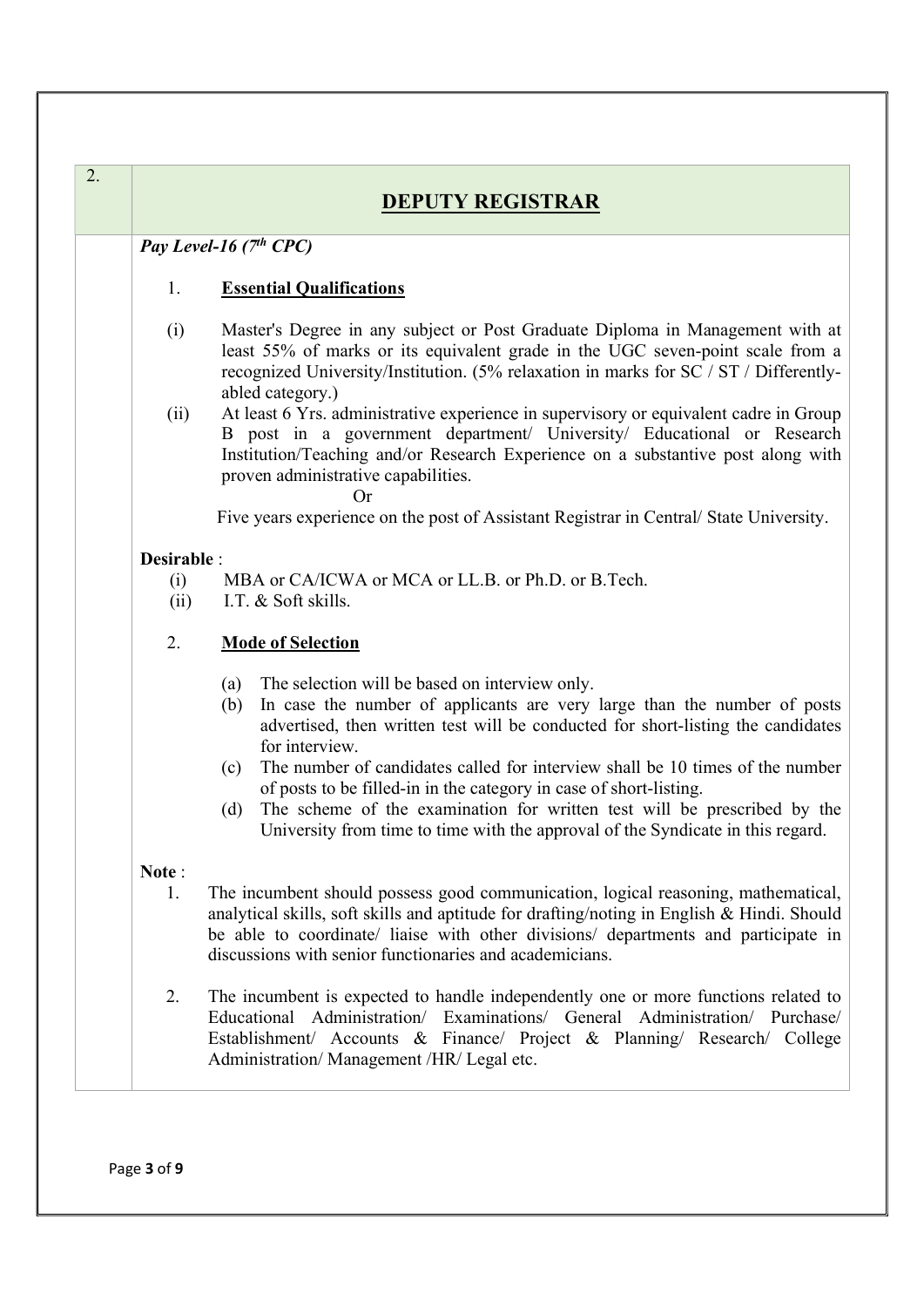| Paper Scheme for Dy. Registrars' Written Test<br>Phase-I |                                                                                                                                                                                                                                                                                                                                                                   |                             |  |  |  |  |  |  |  |
|----------------------------------------------------------|-------------------------------------------------------------------------------------------------------------------------------------------------------------------------------------------------------------------------------------------------------------------------------------------------------------------------------------------------------------------|-----------------------------|--|--|--|--|--|--|--|
|                                                          | $Paper - I (2 Hours)$                                                                                                                                                                                                                                                                                                                                             |                             |  |  |  |  |  |  |  |
|                                                          | (i) Verbal and Communication ability in English                                                                                                                                                                                                                                                                                                                   | (50 Questions)<br>150 Marks |  |  |  |  |  |  |  |
|                                                          | (ii) Verbal and Communication ability in Hindi                                                                                                                                                                                                                                                                                                                    | (50 Questions)<br>150 Marks |  |  |  |  |  |  |  |
|                                                          | <u>Paper –II (3 Hours)</u>                                                                                                                                                                                                                                                                                                                                        |                             |  |  |  |  |  |  |  |
|                                                          | (i) Mathematical ability                                                                                                                                                                                                                                                                                                                                          | (50 Questions)<br>150 Marks |  |  |  |  |  |  |  |
|                                                          | (ii) General awareness                                                                                                                                                                                                                                                                                                                                            | (50 Questions)<br>150 Marks |  |  |  |  |  |  |  |
| (iii)                                                    | (iii) Logical reasoning and data Interpretation                                                                                                                                                                                                                                                                                                                   | (50 Questions)<br>150 Marks |  |  |  |  |  |  |  |
|                                                          | <b>Phase -II</b>                                                                                                                                                                                                                                                                                                                                                  |                             |  |  |  |  |  |  |  |
| <b>Interview</b><br>Note :-                              | $(150 \text{ Marks})$                                                                                                                                                                                                                                                                                                                                             |                             |  |  |  |  |  |  |  |
|                                                          | (i) The question paper will be of MCQ type.<br>(ii) In case of equal marks in the written test the one who has secured higher percentage of<br>marks in Post Graduate examination will be considered higher in merit. In case of equal<br>marks and equal percentage in the Post Graduate examination the one born earlier will be<br>considered higher in merit. |                             |  |  |  |  |  |  |  |
|                                                          | <b>ASSISTANT REGISTRAR</b>                                                                                                                                                                                                                                                                                                                                        |                             |  |  |  |  |  |  |  |
|                                                          | Pay Level-14 (7th CPC)                                                                                                                                                                                                                                                                                                                                            |                             |  |  |  |  |  |  |  |
| 1.                                                       | <b>Essential Qualifications</b>                                                                                                                                                                                                                                                                                                                                   |                             |  |  |  |  |  |  |  |
| (i)                                                      | Master's Degree in any subject or Post Graduate Diploma in Management with at<br>least 55% of marks or its equivalent grade in the UGC seven-point scale from a<br>recognized University/Institution. (5% relaxation in marks for SC / ST / Differently-<br>abled category.)                                                                                      |                             |  |  |  |  |  |  |  |
| (i)                                                      | Desirable :<br>MBA or CA/ICWA or MCA or LL.B. or Ph.D. or B.Tech.                                                                                                                                                                                                                                                                                                 |                             |  |  |  |  |  |  |  |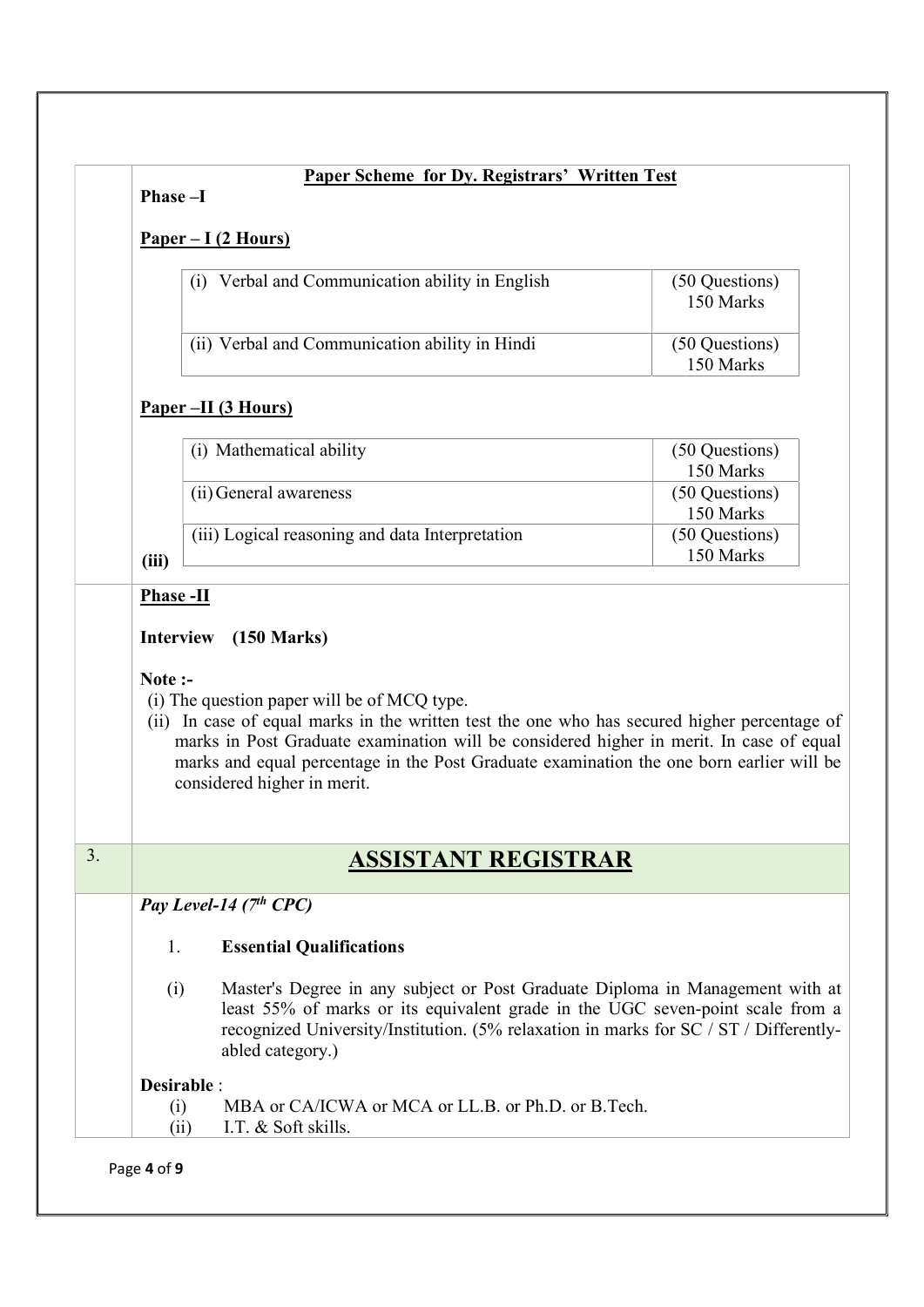(iii) At least three years' administrative experience in supervisory or equivalent cadre in a Group B post in a government department/University/ Educational or Research Institution/ Teaching and/or Research Experience on a substantive post along with proven administrative capabilities.

Or

3 Years experience as Section Officer in a Central/ State University.

#### 2. Mode of Selection

- (a) The selection will be based on interview only.
- (b) In case the number of applicants is very large than the number of posts advertised, then written test will be conducted for short-listing the candidates for interview.
- (c) The number of candidates called for interview shall be 10 times of the number of posts to be filled-in in the category in case of short-listing.
- (d) The scheme of the examination for written test will be prescribed by the University from time to time with the approval of the BoM in this regard.

Age limit: Not exceeding 40 Yrs. (45 years in case of SC/ST/ Differently-abled category/women candidates). Age will be calculated as on 1st July of year of advertisement.

Note :

- 1. The incumbent should possess good communication, logical reasoning, mathematical, analytical skills, soft skills and aptitude for drafting/noting in English & Hindi. Should be able to coordinate, liaise with other divisions/ departments and participate in discussions with senior functionaries and academicians.
- 2. The incumbent is expected to handle independently one or more functions related to Educational Administration/ Examinations/ General Administration/ Purchase/ Establishment/ Accounts & Finance/ Project & Planning/ Research/ College Administration/ Management/ HR/ Legal etc.

#### Paper Scheme for Assistant Registrars' Written Test

Phase –I

### Paper – I (2 Hours)

| $\rm(i)$ | Verbal and Communication ability in English | (50 Questions)<br>150 Marks |
|----------|---------------------------------------------|-----------------------------|
| (ii)     | Verbal and Communication ability in Hindi   | (50 Questions)<br>150 Marks |

Page 5 of 9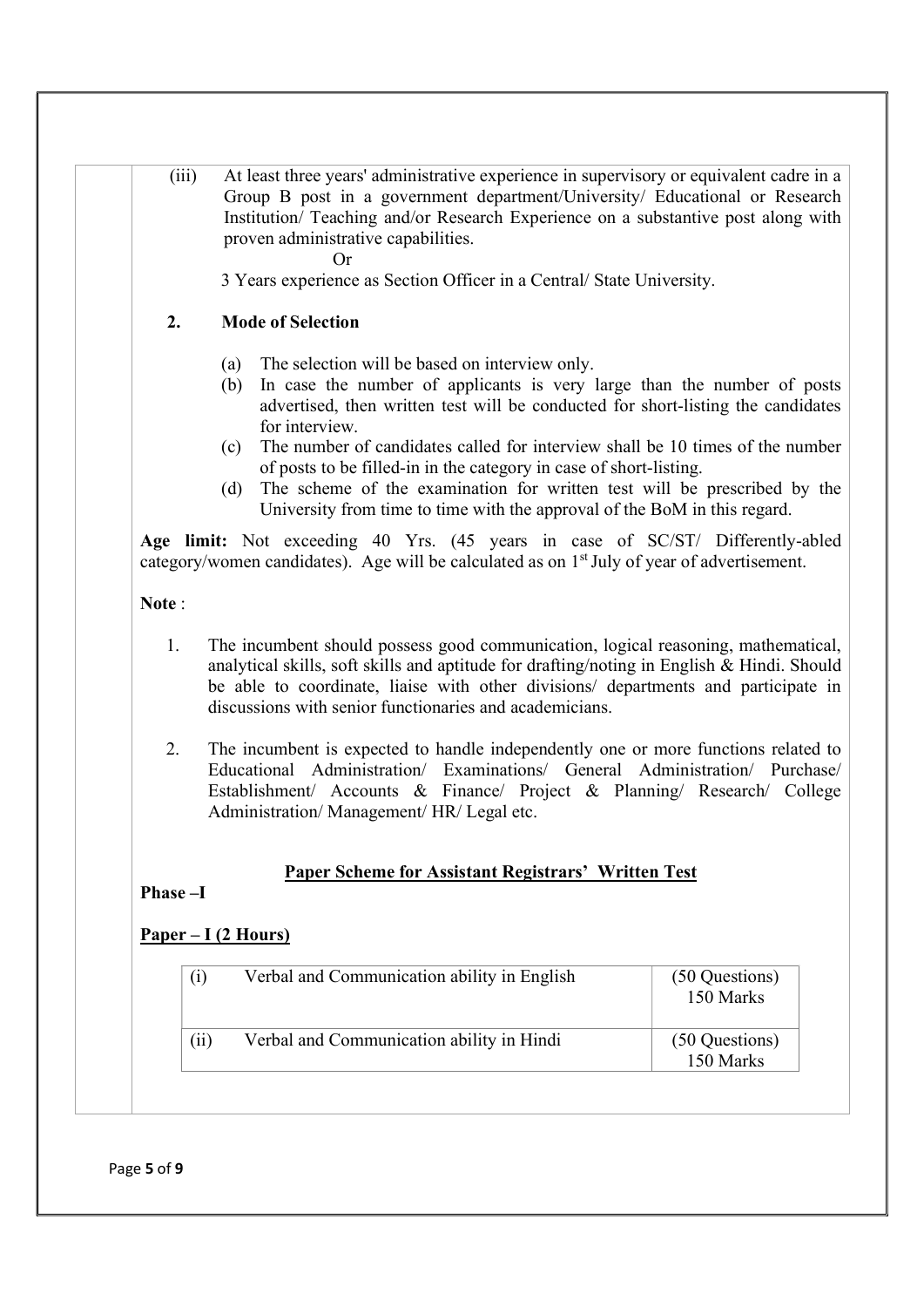|       | Paper –II (3 Hours)                       |                             |
|-------|-------------------------------------------|-----------------------------|
| (i)   | Mathematical ability                      | (50 Questions)<br>150 Marks |
| (11)  | General awareness                         | (50 Questions)<br>150 Marks |
| (iii) | Logical reasoning and data Interpretation | (50 Questions)<br>150 Marks |

#### Phase -II

#### Interview (150 Marks)

Note :-

- (i) The question paper will be of MCQ type.
- (ii) In case of equal marks in the written test the one who has secured higher percentage of marks in Post Graduate examination will be considered higher in merit. In case of equal marks and equal percentage in the Post Graduate examination the one born earlier will be considered higher in merit.
- (iii) Wherever Interview is involved, the candidate shortlisted in Unreserved Category for the Interview will only be considered for the post in Unreserved Category, however for shortlisting for Unreserved Category all candidates will be considered.

## आवेदन करने सम्बन्धी महत्वपूर्ण निर्देश :

- 1. प्रत्येक पद के लिए पथक–पथक आवेदन–पत्र भरा जाएगा एवं शल्क भी प्रत्येक आवेदित पद के लिए अलग से देय होगा।
- 2. ऑनलाइन आवेदन–पत्र भरने की अन्तिम तिथि दिनांक 22.01.2022 समय 23:59 बजे तक है। परीक्षा नियत्रंक, उपकुलसचिव तथा सहायक कुलसचिव के पद के अभ्यर्थी आवेदन पत्र की मुद्रित (printed) हार्डकॉपी, समस्त महत्वपूर्ण दस्तावेज़ों, यथा– शैक्षणिक योग्यता, अनुभव आदि की समुचित पठनीय स्वप्रमाणित फोटोकॉपी सहित, दिनांक 01.02.2022 अपराह 2:00 बजे तक डॉ. भीमराव अम्बेडकर विधि विश्वविद्यालय, जयपूर रूसा भवन, शिक्षा संकूल, जवाहर लाल नेहरू मार्ग, *जयपुर –302015* में प्राप्त हो जानी चाहिए /
- 3. राजस्थान राज्य से बाहर के अनुसूचित जाति / अनुसूचित जनजाति / पिछड़ा वर्ग / अति पिछड़ा वर्ग राजस्थान सरकार की आरक्षण नीति के नियमों के अनुसार आरक्षण हेतु पात्र नहीं होंगे अतः  $\vec{R}$  अनारक्षित वर्ग के अन्तर्गत ही माना जावेगा।

Page 6 of 9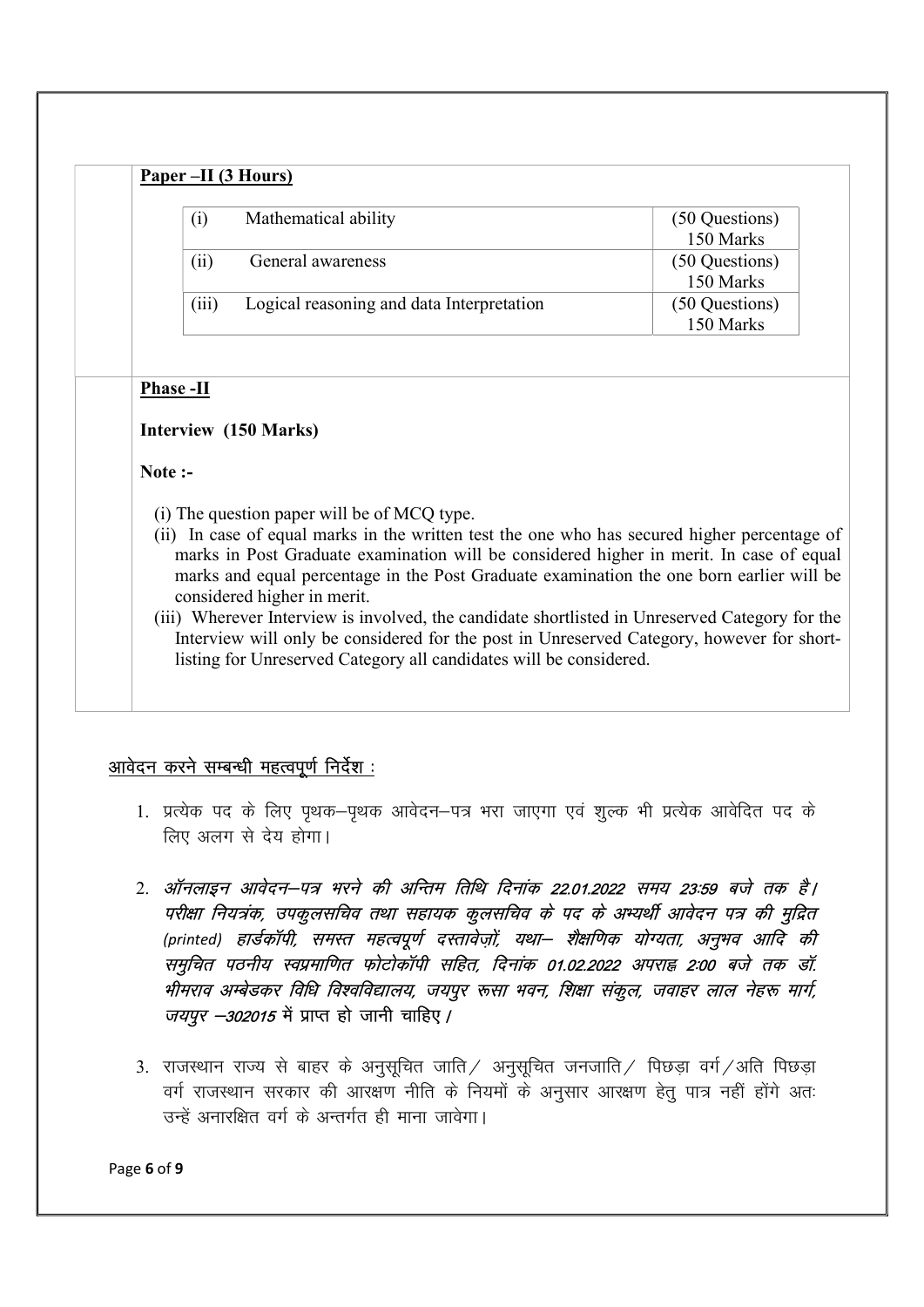## 4. आवेदन शुल्क :–

आवेदक को निम्नानुसार आवेदन शुल्क की अदायगी ऑनलाइन आवेदन प्रक्रिया में निर्दिष्ट ऑनलाइन पेमेन्ट गेटवे के माध्यम से ही होगी। शुल्क अन्य किसी माध्यम से जमा नहीं होगा।

| क्र.सं.               | प्रवग                                                                                | आवेदन शुल्क (रुपये) |
|-----------------------|--------------------------------------------------------------------------------------|---------------------|
|                       | (i) सामान्य संवर्ग<br>(ii) क्रीमीलेयर श्रेणी के बी.सी. / एम.बी.सी अभ्यर्थी           | $1000/-$            |
| $\mathcal{P}_{\cdot}$ | नॉन–क्रीमीलेयर श्रेणी के बी.सी. / एम.बी.सी. अभ्यर्थी / ई.डब्लू.एस.                   | $500 / -$           |
| 3.                    | विशेष योग्यजन (शारीरिक विकलांग / दिव्यांग) / राजस्थान के<br>एस.सी. / एस.टी. अभ्यर्थी | 100 ⁄ —             |

- 5. आवेदक की न्यूनतम आयू, दिनांक 23.12.2021 को 18 वर्ष पूर्ण होनी चाहिए।
- 6. उक्त पदों पर भर्ती के लिए छँटनी (short-listing) हेतु मापदण्ड एवं प्रक्रिया का निर्धारण किये जाने तथा बिना कारण निर्दिष्ट किए विज्ञापित पद पर भर्ती नहीं करने का अधिकार विश्वविद्यालय में निहित होगा।
- 7. उक्त पदों हेतू चयन प्रक्रिया में हुई चुक अथवा त्रूटि के ज्ञात होने की स्थिति में, किसी भी स्तर (stage) पर, यहाँ तक कि नियक्ति–पत्र जारी होने के पश्चात भी, अभ्यर्थी को प्रदत्त / जारी किसी भी संचारण अथवा पत्र–व्यवहार को संशोधित, वापस लेने अथवा निरस्त करने का अधिकार विश्वविद्यालय में निहित होगा।
- 8. किसी प्रकार के डाक विलम्ब तथा साक्षात्कार के आयोजन एवं परिणाम एवं साक्षात्कार हेत् आमन्त्रित नहीं करने के कारणों के सम्बन्ध में किसी प्रकार के पत्र—व्यवहार पर विश्वविद्यालय द्वारा विचार नहीं किया जाएगा। सम्बन्धित जानकारी हेतु आवेदक नियमित रूप से विश्वविद्यालय वेबसाइट का निरीक्षण करें।
- 9. उक्त पदों हेतू नियुक्तियाँ परिवीक्षाधीन प्रशिक्षू के रूप में होगी एवं इस अवधि में उन्हें राज्य सरकार द्वारा निर्धारित दरों के अनुरूप समेकित वेतन देय होगा। विश्वविद्यालय नियमानुसार वेतन संरक्षण (Pav Protection) का लाभ देय होगा।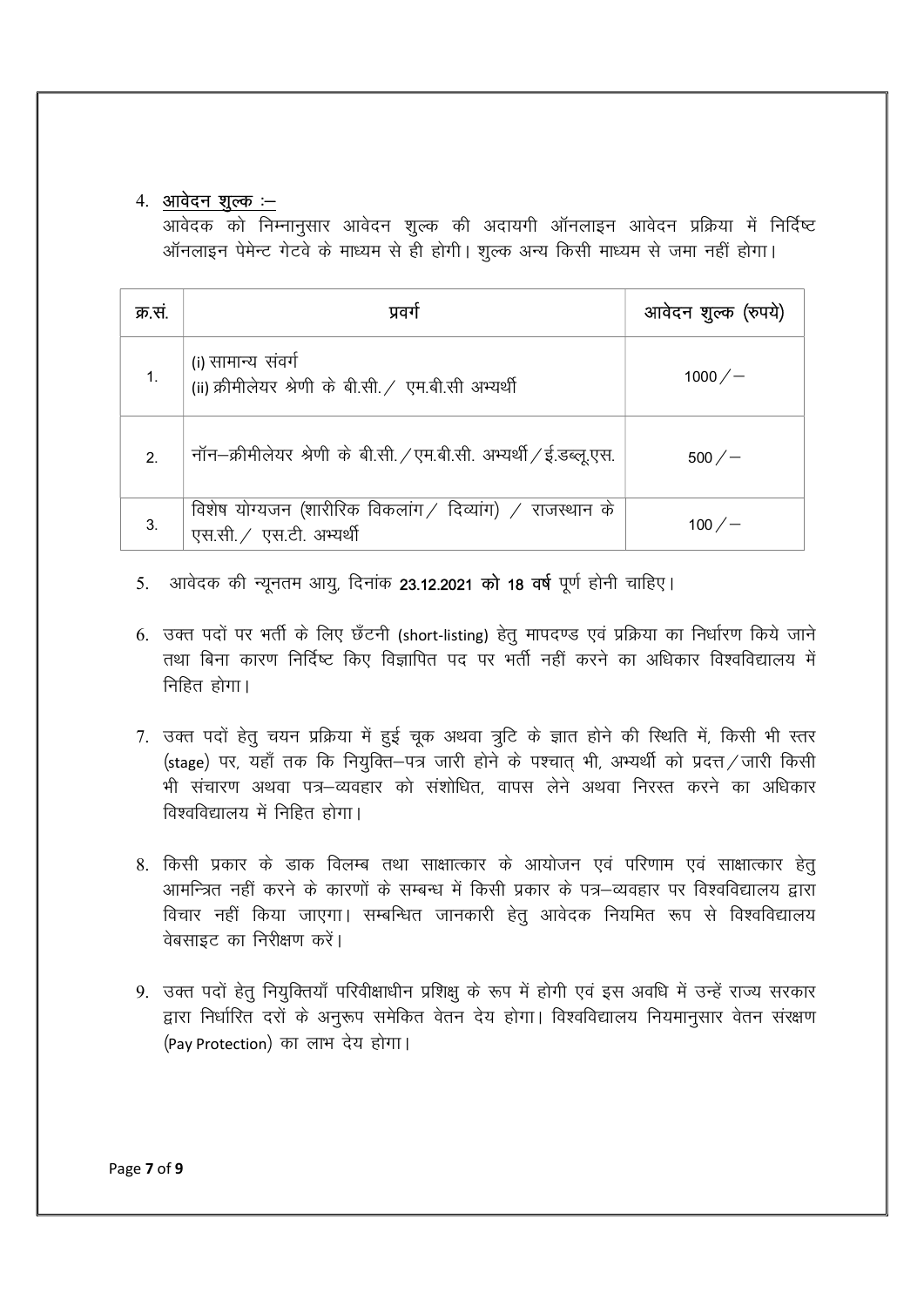10. उक्त पदों हेतू वर्तमान में परिवीक्षा अवधि में देय मासिक समेकित वेतन निम्नानूसार है:-

| क्र.<br>सं.    | पद का नाम                 | परिवीक्षाकाल में देय नियत<br>पारिश्रमिक (रुपये) |
|----------------|---------------------------|-------------------------------------------------|
| 1 <sub>1</sub> | परीक्षा नियन्त्रक (एल—17) | 49,700 $/$ $-$                                  |
| 2.             | उप कुलसचिव (एल–16)        | 47,200/                                         |
| 3.             | सहायक कुलसचिव (एल–14)     | 39,300/                                         |

- 11. सफलतापूर्वक परिवीक्षा (प्रशिक्षु) अवधि पूर्ण होने के उपरान्त कार्मिक को नियमानुसार वेतन श्रृंखला का न्यूनतम वेतन देय होगा। वार्षिक वेतनवृद्धि हेतू उक्त परिवीक्षाधीन (प्रशिक्षू) अवधि की गणना नहीं की जाएगी।
- 12. केवल राजस्थान राज्य के अनुसूचित जाति / अनुसूचित जनजाति / पिछड़ा वर्ग / विशेष पिछड़ा वर्ग / विशेष योग्यजन अभ्यर्थी, आवेदन-पत्र के सम्बन्धित स्थान पर अपनी श्रेणी इंगित करें एवं सक्षम प्राधिकारी द्वारा जारी वैध जाति प्रमाण–पत्र की स्वप्रमाणित प्रति हार्डकॉपी के साथ संलग्न करें। नॉन क्रीमीलेयर संबंधी जाति प्रमाण-पत्र एक वर्ष से अधिक पुराना नहीं होना चाहिए।
- 13. उपरोक्त पदों हेतू अधिकतम आयू सीमा में छूट निम्नानुसार रहेगी:-

| क्र.स.         | विवरण                                                                                                                                     | ऊपरी आयु सीमा में देय छूट             |         |
|----------------|-------------------------------------------------------------------------------------------------------------------------------------------|---------------------------------------|---------|
| 1 <sub>1</sub> | राजस्थान राज्य के अनुसूचित जाति $\angle$ अनुसूचित<br>जनजाति / पिछडा / अति पिछडा वर्ग के राजस्थान राज्य<br>के स्थायी निवासी पुरूष अभ्यर्थी | 05 वर्ष                               |         |
| 2 <sub>1</sub> | राजस्थान की अनुसूचित जाति $\angle$ जनजाति $\angle$<br>पिछड़ा / अति पिछड़ा वर्ग की राजस्थान राज्य की स्थायी<br>निवासी महिला अभ्यर्थी       | 10 वर्ष                               |         |
| 3 <sub>l</sub> | सामान्य वर्ग की महिला आवेदक                                                                                                               | 05 वर्ष                               |         |
|                |                                                                                                                                           | सामान्य                               | 10 वर्ष |
|                | निःशक्तजन श्रेणी के अभ्यर्थी                                                                                                              | पिछडा वर्ग                            | 13 वर्ष |
| 4 <sup>1</sup> |                                                                                                                                           | अनुसूचित<br>जाति / अनुसूचित<br>जनजाति | 15 वर्ष |
| 5.             | विधवा एवं परित्यक्ता अभ्यर्थी                                                                                                             | कोई सीमा नहीं                         |         |

Page 8 of 9